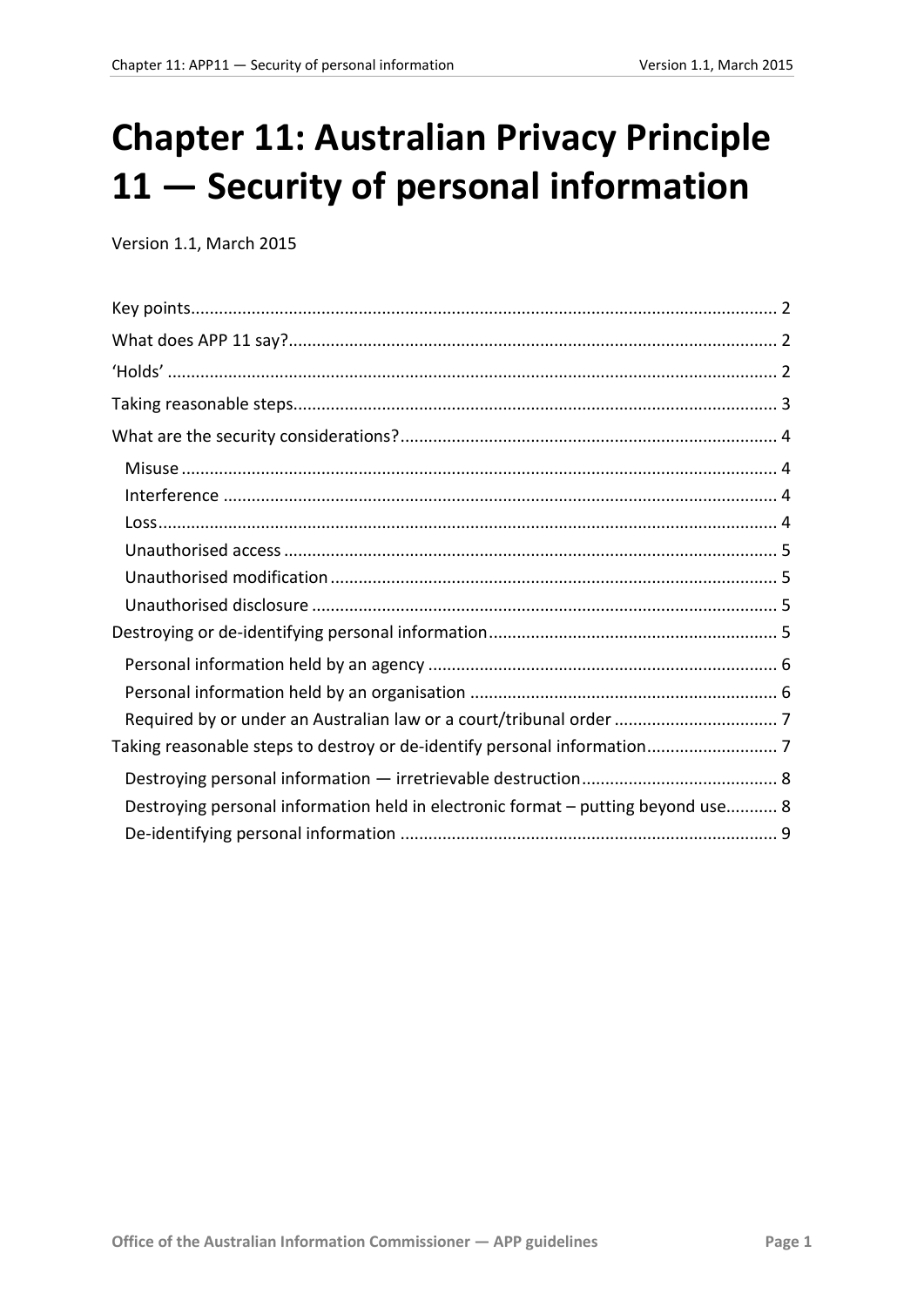### <span id="page-1-0"></span>**Key points**

- An APP entity must take reasonable steps to protect personal information it holds from misuse, interference and loss, as well as unauthorised access, modification or disclosure.
- Where an APP entity no longer needs personal information for any purpose for which the information may be used or disclosed under the APPs, the entity must take reasonable steps to destroy the information or ensure that it is de-identified. This requirement applies except where:
	- o the personal information is part of a Commonwealth record, or
	- o the APP entity is required by law or a court/tribunal order to retain the personal information.
- Many of the issues discussed in this Chapter are discussed in more detail in the Office of the Australian Information Commissioner's (OAIC) *Guide to securing personal information.*[1](#page-1-3)

# <span id="page-1-1"></span>**What does APP 11 say?**

11.1 APP 11 requires an APP entity to take active measures to ensure the security of personal information it holds, and to actively consider whether it is permitted to retain personal information.[2](#page-1-4)

11.2 An APP entity that holds personal information must take reasonable steps to protect the information from misuse, interference and loss, as well as unauthorised access, modification or disclosure (APP 11.1).

11.3 An APP entity must take reasonable steps to destroy or de-identify the personal information it holds once the personal information is no longer needed for any purpose for which the personal information may be used or disclosed under the APPs. This requirement does not apply where the personal information is contained in a Commonwealth record or where the entity is required by law or a court/tribunal order to retain the personal information (APP 11.2).

# <span id="page-1-2"></span>**'Holds'**

1

<span id="page-1-5"></span>11.4 APP 11 only applies to personal information that an APP entity holds. An entity holds personal information 'if the entity has possession or control of a record that contains the personal information' (s 6(1)).

11.5 The term 'holds' extends beyond physical possession of a record to include a record that an APP entity has the right or power to deal with. For example, an entity that outsources the storage of personal information to a third party, but retains the right to

<span id="page-1-4"></span><span id="page-1-3"></span><sup>&</sup>lt;sup>1</sup> See OAIC website <<u>www.oaic.gov.au</u>>.<br><sup>2</sup> Explanatory Memorandum, Privacy Amendment (Enhancing Privacy Protection) Bill 2012, p 86.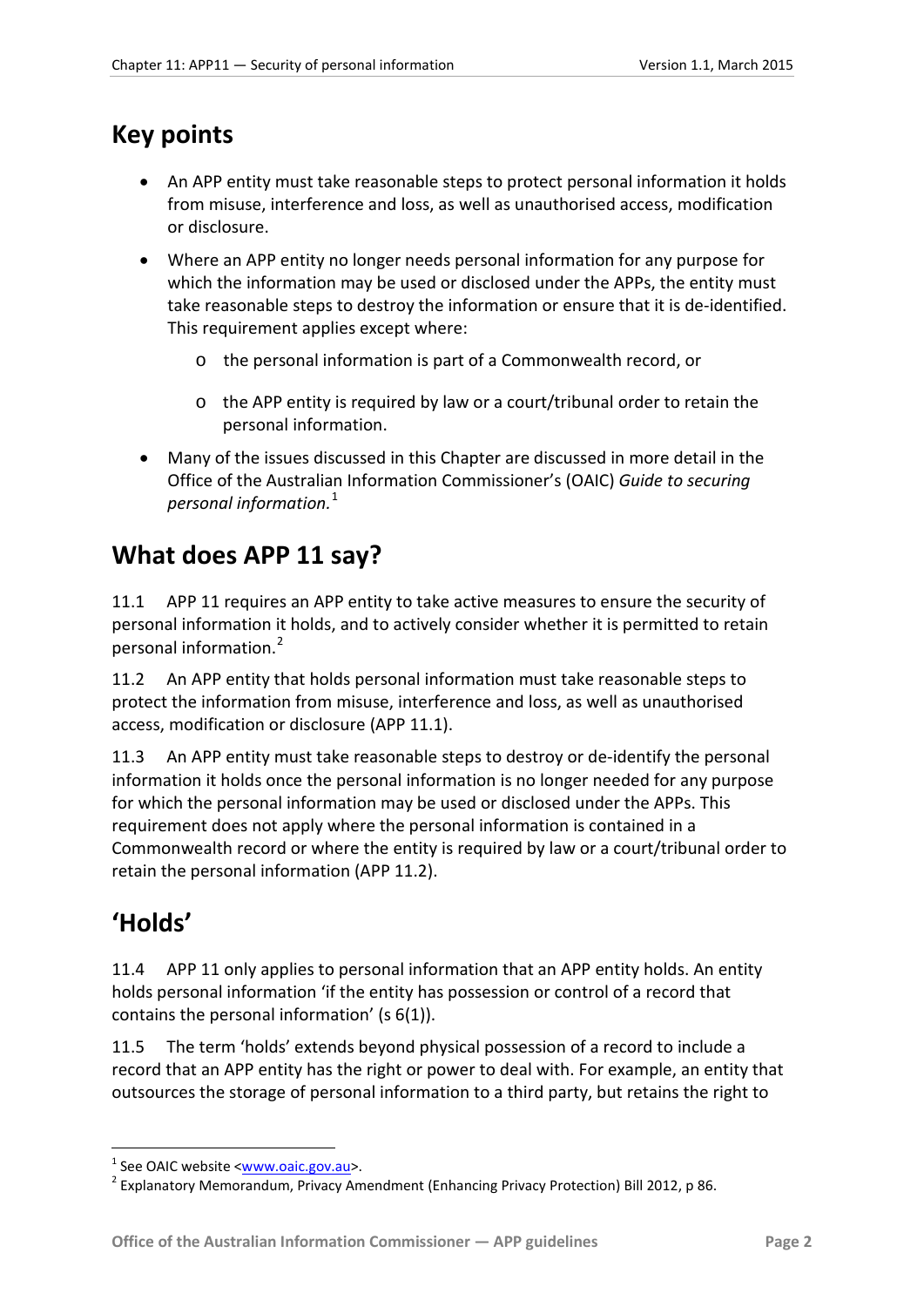deal with that information, including to access and amend it, holds that personal information.

<span id="page-2-1"></span>11.6 The term 'holds' is discussed in more detail in Chapter B (Key concepts).

### <span id="page-2-0"></span>**Taking reasonable steps**

11.7 The 'reasonable steps' that an APP entity should take to ensure the security of personal information will depend upon circumstances that include:

- the nature of the APP entity. Relevant considerations include an APP entity's size, resources, the complexity of its operations and its business model. For example, the reasonable steps expected of an entity that operates through franchises or dealerships, or that outsources its personal information handling to a third party may be different to those it would take if it did not operate in this manner.
- the amount and sensitivity of the personal information held. Generally, as the amount and/or sensitivity of personal information that is held increases, so too will the steps that it is reasonable to take to protect it. 'Sensitive information' (defined in s 6(1)) is discussed in more detail in Chapter B (Key concepts)
- the possible adverse consequences for an individual in the case of a breach. More rigorous steps may be required as the risk of adversity increases
- the practical implications of implementing the security measure, including time and cost involved. However an entity is not excused from taking particular steps to protect information by reason only that it would be inconvenient, timeconsuming or impose some cost to do so. Whether these factors make it unreasonable to take particular steps will depend on whether the burden is excessive in all the circumstances
- whether a security measure is in itself privacy invasive. For example, while an APP entity should ensure that an individual is authorised to access information, it should not require an individual to supply more information than is necessary to identify themselves when dealing with the entity (see also Chapter 12 (APP 12)).

11.8 Reasonable steps should include, where relevant, taking steps and implementing strategies in relation to the following:

- governance, culture and training
- internal practices, procedures and systems
- ICT security
- access security
- third party providers (including cloud computing)
- data breaches
- physical security
- destruction and de-identification
- standards.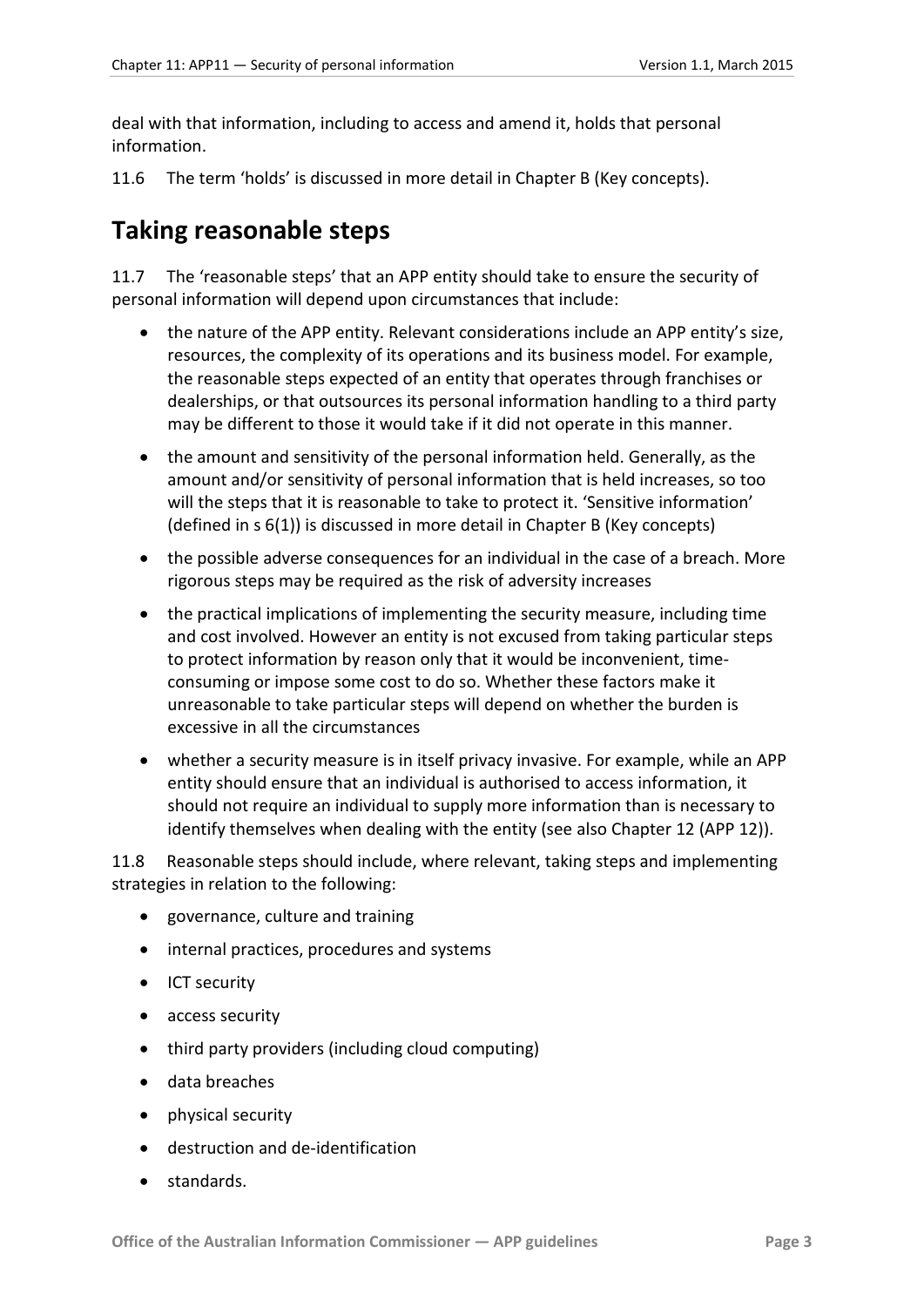11.9 As part of taking reasonable steps to protect personal information (also known as 'personal information security') an APP entity should consider how it will protect personal information at all stages of the information lifecycle. This should be considered before an entity collects personal information (including whether it should collect the information at all), as well as when the information is collected and held, and when it is destroyed or de-identified when no longer needed.

11.10 For further discussion of personal information security and the information lifecycle and examples of steps that may be reasonable for an APP entity to take under APP 11.1, see the OAIC's *Guide to securing personal information*. [3](#page-3-4)

### <span id="page-3-0"></span>**What are the security considerations?**

11.11 The six terms listed in APP 11, 'misuse', 'interference', 'loss', 'unauthorised access', 'unauthorised modification' and 'unauthorised disclosure', are not defined in the Privacy Act. The following analysis and examples of each term draws on the ordinary meaning of the terms. As the analysis indicates, there is overlap in the meaning of the terms.

#### <span id="page-3-1"></span>**Misuse**

11.12 Personal information is misused if it is used by an APP entity for a purpose that is not permitted by the Privacy Act. APP 6 sets out when an entity is permitted to use personal information (see Chapter 6). APPs 7 and 9 also contain requirements relating to an organisation's use of personal information for the purpose of direct marketing, and use of government related identifiers, respectively (see Chapters 7 and 9).

11.13 'Use' is discussed in more detail in Chapter B (Key concepts).

#### <span id="page-3-2"></span>**Interference**

11.14 'Interference' with personal information occurs where there is an attack on personal information that an APP entity holds that interferes with the personal information but does not necessarily modify its content. 'Interference' includes an attack on a computer system that, for example, leads to exposure of personal information.

#### <span id="page-3-3"></span>**Loss**

-

11.15 'Loss' of personal information covers the accidental or inadvertent loss of personal information held by an APP entity. This includes when an APP entity:

• physically loses personal information, (including hard copy documents, computer equipment or portable storage devices containing personal information), for example, by leaving it in a public place, or

<span id="page-3-4"></span><sup>&</sup>lt;sup>3</sup> See OAIC website [<www.oaic.gov.au>](http://www.oaic.gov.au/). Agencies should also see the Attorney-General's Department's [Protective Security Policy Framework](http://www.protectivesecurity.gov.au/pspf/Pages/default.aspx) and the Australian Signals Directorate'[s Australian Government](http://www.asd.gov.au/infosec/ism/index.htm)  [Information Security Manual,](http://www.asd.gov.au/infosec/ism/index.htm) which set out the Australian Government's requirements for protective security and standardise information security practices across government.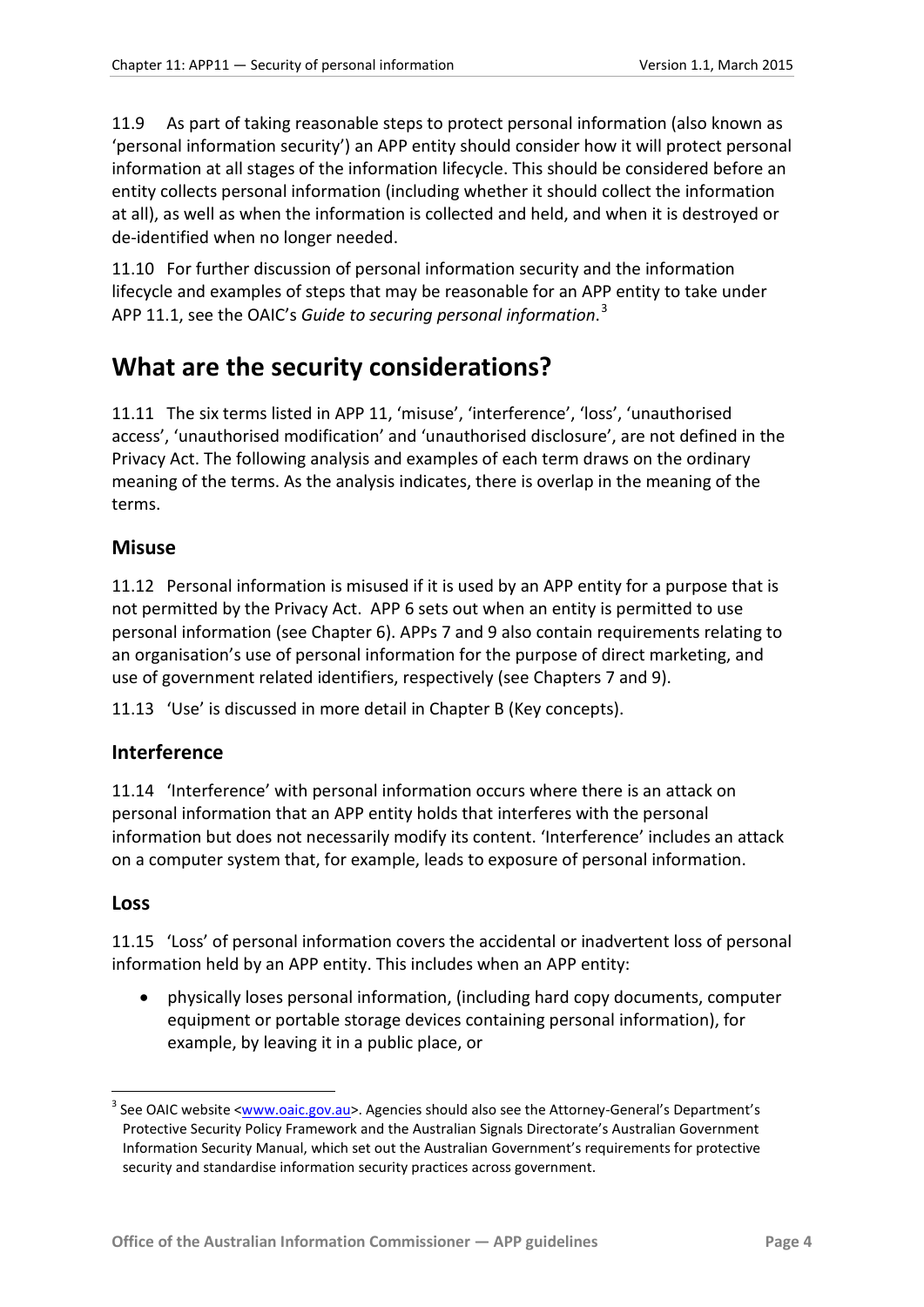• electronically loses personal information, such as failing to keep adequate backups of personal information in the event of a systems failure.

11.16 Loss may also occur as a result of theft following unauthorised access or modification of personal information or as a result of natural disasters such as floods, fires or power outages.

11.17 However, it does not apply to intentional destruction or de-identification of that personal information that is done in accordance with the APPs.

#### <span id="page-4-0"></span>**Unauthorised access**

11.18 'Unauthorised access' of personal information occurs when personal information that an APP entity holds is accessed by someone who is not permitted to do so. This includes unauthorised access by an employee of the entity<sup>[4](#page-4-4)</sup> or independent contractor, as well as unauthorised access by an external third party (such as by hacking).

#### <span id="page-4-1"></span>**Unauthorised modification**

11.19 'Unauthorised modification' of personal information occurs when personal information that an APP entity holds is altered by someone who is not permitted to do so, or is altered in a way that is not permitted under the Privacy Act. For example, unauthorised modification may occur as a result of unauthorised alteration by an employee, or following unauthorised access to databases by an external third party.

#### <span id="page-4-2"></span>**Unauthorised disclosure**

-

11.20 'Unauthorised disclosure' occurs when an APP entity:

- makes personal information accessible or visible to others outside the entity, and
- releases that information from its effective control in a way that is not permitted by the Privacy Act.<sup>[5](#page-4-5)</sup>

11.21 This includes an unauthorised disclosure by an employee of the APP entity.<sup>[6](#page-4-6)</sup> The term 'disclosure' is discussed in more detail in Chapter B (Key concepts).

## <span id="page-4-3"></span>**Destroying or de-identifying personal information**

11.22 An APP entity must take reasonable steps to destroy personal information or ensure it is de-identified if it no longer needs the information for any purpose for which it may be used or disclosed under the APPs (APP 11.2).

<span id="page-4-4"></span> $4$  Under s 8(1) of the Privacy Act, an APP entity needs to take reasonable steps to ensure that an employee does not gain unauthorised access to personal information 'in the performance of the duties of the

<span id="page-4-5"></span>person's employment'.<br><sup>5</sup> See Chapter 6 (APP 6) for more information about disclosures that are permitted by the Privacy Act

<span id="page-4-6"></span> $6$  An APP entity needs to take reasonable steps to ensure that an employee does not carry out an unauthorised disclosure of personal information 'in the performance of the duties of the person's employment' (s 8(1)).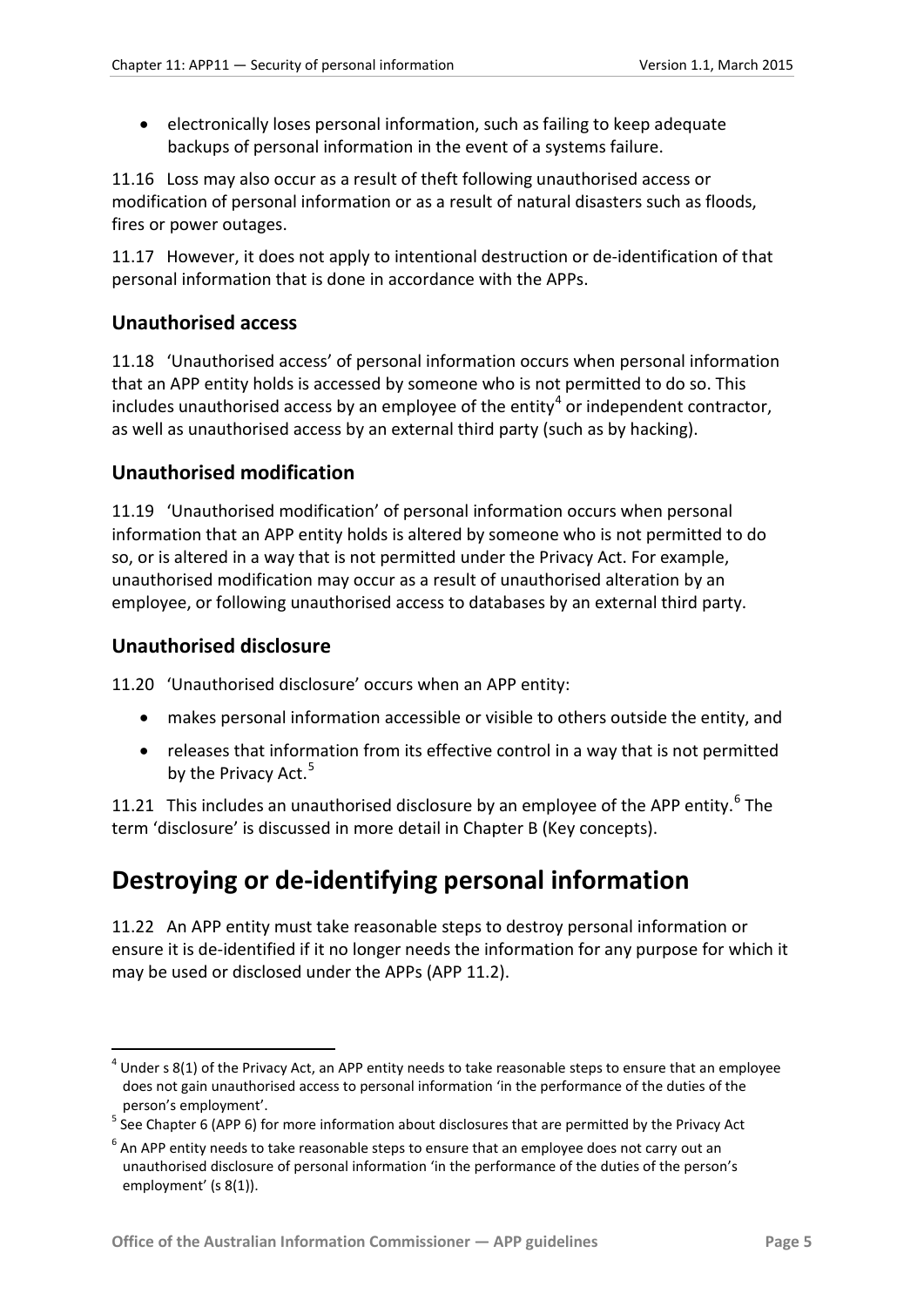11.23 This means that an APP entity will not need to destroy or de-identify personal information it holds if the information is still necessary for the primary purpose of collection or for a secondary purpose for which it may be used or disclosed under APP 6 (see Chapter 6). Where the entity is an organisation and the personal information is needed for the purpose of direct marketing, or is a government related identifier, whether it may be used or disclosed under APPs 7 and 9 may also be relevant (see Chapters 7 and 9 respectively). 'Purpose' is discussed in more detail in Chapter B (Key concepts).

11.24 The requirement to take reasonable steps to destroy or de-identify does not apply if personal information is contained in a Commonwealth record, or if an Australian law or a court/tribunal order requires it to be retained (APP 11.2). In practice, this means that different rules apply to agencies and organisations.

#### <span id="page-5-0"></span>**Personal information held by an agency**

11.25 The term 'Commonwealth record' in s 6(1) has the same meaning as in s 3 of the *Archives Act 1983* (the Archives Act) and is discussed in more detail in Chapter B (Key concepts).<sup>[7](#page-5-2)</sup> The definition is likely to include all or most personal information held by agencies. It may also include personal information held by contracted service providers.

11.26 If the personal information is contained in a Commonwealth record, the agency is not required to destroy or de-identify the personal information under APP 11.2, even if it no longer needs the personal information for any purpose for which it may be used or disclosed under the APPs. The agency will instead be required to comply with the provisions of the Archives Act in relation to those Commonwealth records.

11.27 A Commonwealth record can, as a general rule, only be destroyed or altered in accordance with s 24 of the Archives Act. The grounds on which this may be done include with the permission of the National Archives of Australia (as set out in a records disposal authority) or in accordance with a 'normal administrative practice'. See Chapter B (Key concepts) for more information about Commonwealth records.

#### <span id="page-5-1"></span>**Personal information held by an organisation**

11.28 Where an organisation 'holds' personal information it no longer needs for a purpose that is permitted under the APPs, it must ensure that it takes reasonable steps to destroy or de-identify the personal information. This obligation applies even where the organisation does not physically possess the personal information, but has the right or power to deal with it. 'Holds' is discussed in more detail in paragraphs [11.4–](#page-1-5)[11.6](#page-2-1) above and Chapter B (Key concepts).

11.29 Where an organisation holds personal information that needs to be destroyed or de-identified, it must take reasonable steps to destroy or de-identify all copies it holds of

-

<span id="page-5-2"></span><sup>7</sup> *Archives Act 1983* section 3: Commonwealth record means:

<sup>(</sup>a) a record that is the property of the Commonwealth or of a Commonwealth institution; or

<sup>(</sup>b) a record that is to be deemed to be a Commonwealth record by virtue of a regulation under subsection (6) or by virtue of section 22;

but does not include a record that is exempt material or is a register or guide maintained in accordance with Part VIII.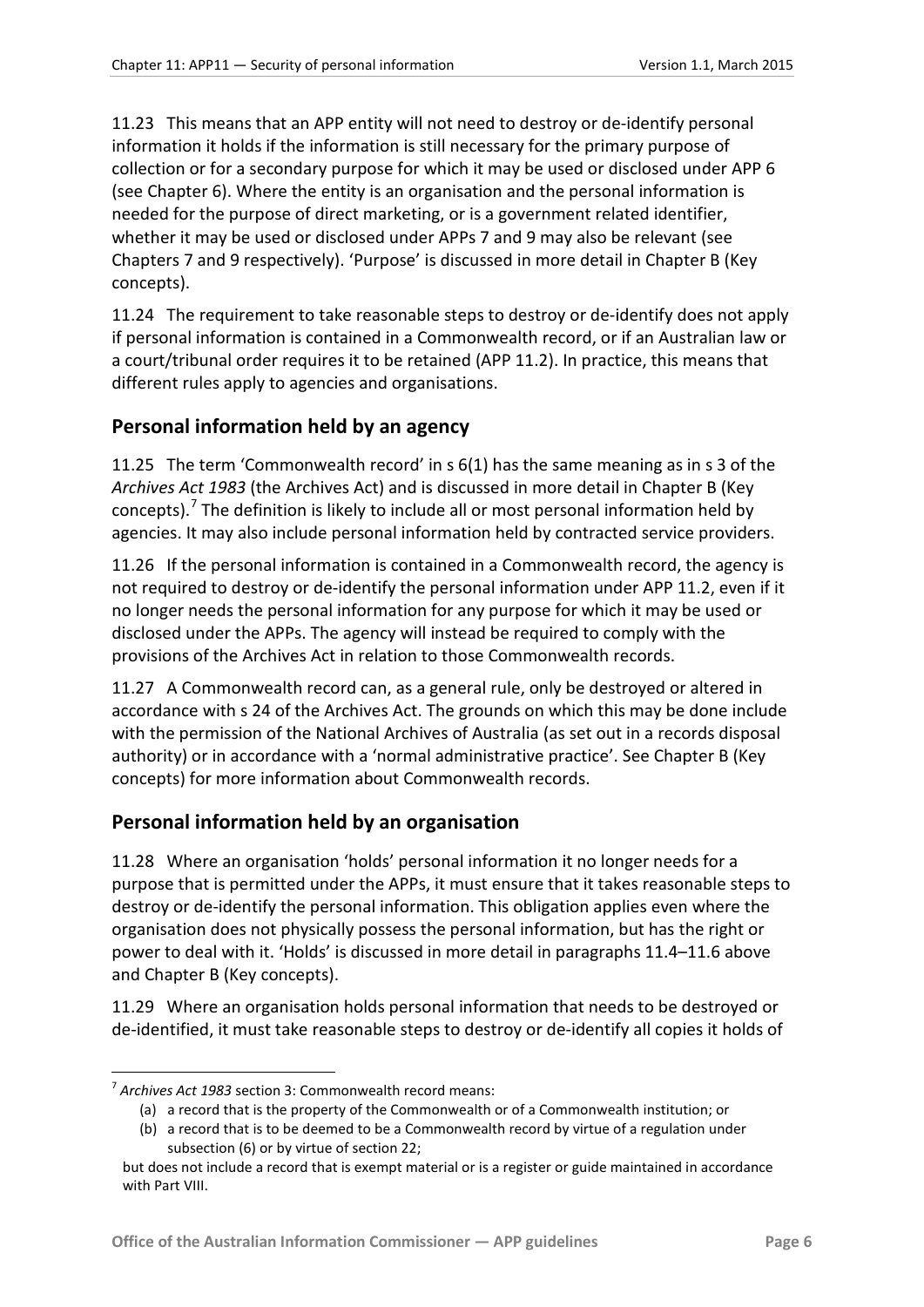that personal information, including copies that have been archived or are held as backups.

11.30 An organisation should have practices, procedures and systems in place to identify personal information that needs to be destroyed or de-identified (see APP 1.2, Chapter 1).

#### <span id="page-6-0"></span>**Required by or under an Australian law or a court/tribunal order**

11.31 If an organisation is required by or under an Australian law or a court/tribunal order to retain personal information, it is not required to take reasonable steps to destroy or de-identify it (APP 11.2(d)).

11.32 'Australian law' and 'court/tribunal order' are defined in s 6(1). The term 'required by or under an Australian law or court/tribunal order' is discussed in Chapter B (Key concepts).

# <span id="page-6-1"></span>**Taking reasonable steps to destroy or de-identify personal information**

11.33 The 'reasonable steps' that an organisation should take to destroy or de-identify personal information will depend upon circumstances that include:

- the amount and sensitivity of the personal information— more rigorous steps may be required as the quantity of personal information increases, or if the information is 'sensitive information' (defined in s 6(1) and discussed in Chapter B (Key concepts)) or other personal information of a sensitive nature
- the nature of the organisation. Relevant considerations include an organisation's size, resources and its business model. For example, the reasonable steps expected of an organisation that operates through franchises or dealerships, or gives database and network access to contractors, may differ from the reasonable steps required of a centralised organisation
- the possible adverse consequences for an individual if their personal information is not destroyed or de-identified — more rigorous steps may be required as the risk of adversity increases
- the organisation's information handling practices, such as how it collects, uses and stores personal information, including whether personal information handling practices are outsourced to third parties
- the practicability, including time and cost involved however an organisation is not excused from destroying or de-identifying personal information by reason only that it would be inconvenient, time-consuming or impose some cost to do so. Whether these factors make it unreasonable to take a particular step will depend on whether the burden is excessive in all the circumstances.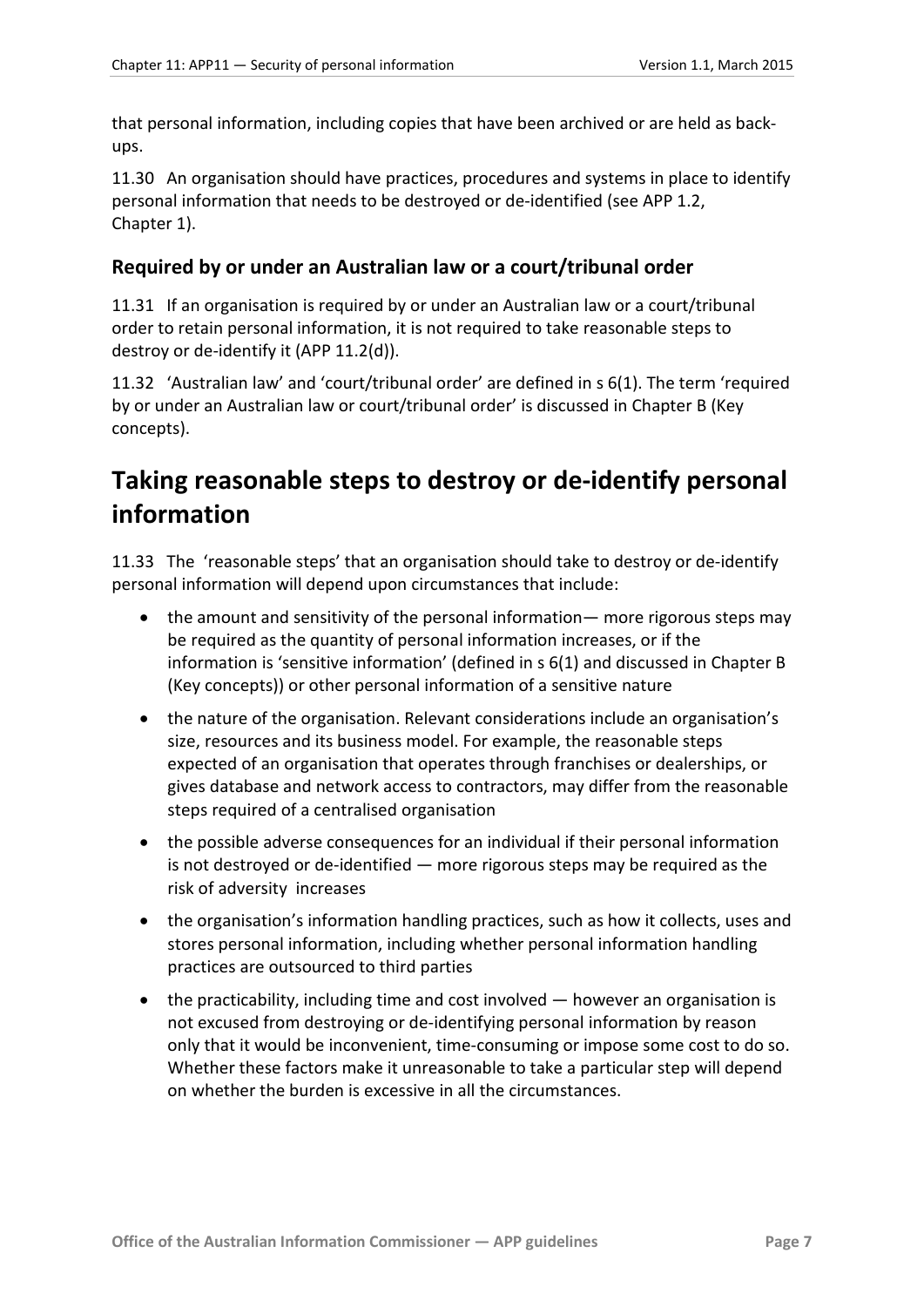11.34 For further discussion of the relevant considerations, and examples of steps that may be reasonable for an APP entity to take under APP 11.2, see the OAIC's *Guide to securing personal information*. [8](#page-7-3)

11.35 While APP 11.2 requires an organisation to take reasonable steps to either destroy or de-identify personal information, in some circumstances one or the other may be more appropriate (see paragraphs [11.38](#page-7-2) and [11.44](#page-8-1) below).

#### <span id="page-7-0"></span>**Destroying personal information — irretrievable destruction**

<span id="page-7-5"></span>11.36 Personal information is destroyed when it can no longer be retrieved. The steps that are reasonable for an organisation to take to destroy personal information will depend on whether the personal information is held in hard copy or electronic form.

11.37 For example, for personal information held:

- in hard copy, disposal through garbage or recycling collection would not ordinarily constitute taking reasonable steps to destroy the personal information, unless the personal information had already been destroyed through a process such as pulping, burning, pulverising, disintegrating or shredding
- in electronic form, reasonable steps will vary depending on the kind of hardware used to store the personal information. In some cases, it may be possible to 'sanitise' the hardware to completely remove stored personal information.<sup>[9](#page-7-4)</sup> For hardware that cannot be sanitised, reasonable steps must be taken to destroy the personal information in another way, such as by irretrievably destroying it. Where it is not possible to irretrievably destroy personal information held in electronic format, an organisation could instead comply with APP 11.2 by taking reasonable steps to de-identify the personal information (see paragraph[s 11.41](#page-8-2)[–11.45](#page-8-3) below), or should put the information beyond use (see paragraph[s 11.38](#page-7-2)[–11.40](#page-8-4) below)
- on a third party's hardware, such as cloud storage, where the organisation has instructed the third party to irretrievably destroy the personal information, reasonable steps would include taking steps to verify that this has occurred.

#### <span id="page-7-1"></span>**Destroying personal information held in electronic format – putting beyond use**

<span id="page-7-2"></span>11.38 Where it is not possible for an organisation to irretrievably destroy personal information held in electronic format, reasonable steps to destroy it would include putting the personal information 'beyond use'. However, an organisation could instead consider whether de-identifying the data would be appropriate (see paragraphs [11.41–](#page-8-2) [11.45](#page-8-3) below) and if so, take reasonable steps to de-identify the personal information.

11.39 Personal information is 'beyond use' if the organisation:

-

<span id="page-7-4"></span><span id="page-7-3"></span><sup>&</sup>lt;sup>8</sup> See OAIC website <<u>www.oaic.gov.au</u>>.<br><sup>9</sup> See the 'Controls' section of the *Australian Government Information Security Manual* (ISM) on the Australian Signals Directorate website [<www.asd.gov.au>](http://www.asd.gov.au/). The ISM also discusses how various forms of hardware should be sanitised or destroyed. Although the ISM only applies to Australian Government agencies, it may be of interest to organisations in complying with APP 11.2.